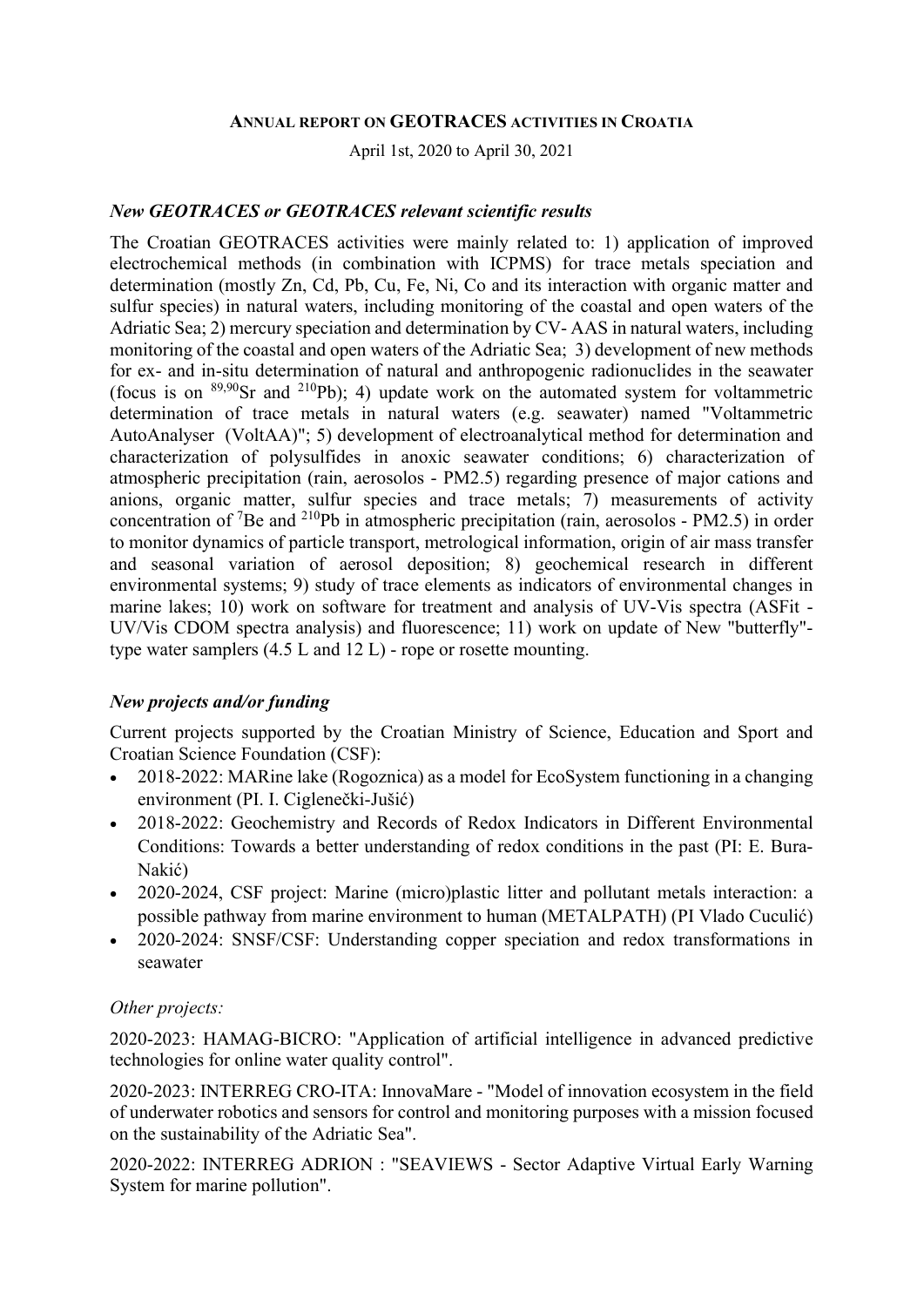2020-2022: Partnership between scientists and fishermens - a network of town Ploče: Assessment of the physico-chemical and biological quality status of the fishery zone"

2020-2022: SKLEC China Open Research Fund: "Eco-environmental impacts of submarine groundwater discharge-derived nutrients, carbon and metal in oligotrophic karstic estuary of the Krka River (Adriatic Sea, Croatia)".

2020-2021: Providing a service of systematic testing of the state of transitional and coastal waters in the Adriatic Sea (Croatia).

# New GEOTRACES or GEOTRACES-relevant publications (published or in press)

- Lucija Knežević, Dario Omanović, Niko Bačić, Jelena Mandić and Elvira Bura-Nakić, Redox speciation of vanadium in estuarine waters using improved methodology based on anion exchange chromatography coupled to HR ICP-MS system, Molecules, 26 (2021) 2436.
- Saša Marcinek, Arnaud Chapoulie, Pascal Salaün, Scott Smith, Dario Omanović. Revised application of copper ion selective electrode (Cu-ISE) in marine waters: a new metacalibration approach. Talanta, 226 (2021) 122170.
- Jasmin Pađan, Saša Marcinek, Ana-Marija Cindrić, Chiara Santinelli, Simona Retelletti Brogi, Olivier Radakovitch, Cédric Garnier and Dario Omanovic, Organic copper speciation by anodic stripping voltammetry (ASV) in estuarine waters with high dissolved organic matter, Frontiers in Chemistry, 8 (2021) 628749.
- Saša Marcinek, Chiara Santinelli, Ana-Marija Cindrić, Valtere Evangelista, Margherita Gonnelli, Nicolas Layglon, Stéphane Mounier, Véronique Lenoble and Dario Omanović. Dissolved organic matter dynamics in the pristine Krka River estuary (Croatia), Marine Chemistry, 225C (2020) 103848
- Bačić N, Mikac N, Lučić M, Sondi I. (2021) Occurrence and Distribution of Technology-Critical Elements in Recent Freshwater and Marine Pristine Lake Sediments in Croatia: A Case Study, Archives of Environmental Contamination and Toxicology, (), 1-15 DOI 10.1007/s00244-021-00863-x
- MF Turk, M Ivanić, J Dautović, N Bačić, N Mikac (2020) Simultaneous analysis of butyltins and total tin in sediments as a tool for the assessment of tributyltin behaviour, long-term persistence and historical contamination in the coastal environment. Chemosphere 258, 127307.
- D Berto, M Formalewicz, G Giorgi, F Rampazzo, C Gion, B Trabucco, M Giani, M. Lipizer, S Matijević, H. Keberi, C Zeri, O. Bajt, N Mikac D Jaoksimović, AF Aravantinou, M Poje, M Cara, L Manfra (2020) Challenges in harmonized assessment of heavy metals in the Adriatic and Ionian seas. Frontiers in Marine Science 7, 717, doi: 10.3389/fmars.2020.00717.
- Ciglenečki, I., Vilibić, I., Dautović, J., Vojvodić, V., Ćosović, B., Zemunik, P., Dunić, N., Mihanović, H., 2020. Dissolved organic carbon and surface active substances in the northern Adriatic Sea: long-term trends, variability and drivers. Sci. Tot. Environ. 730, 139104, doi:10.1016/j.scitotenv.2020.13910.
- Ciglenečki, I., Čanković, M., Kuzmić, M., Pagano, M., 2020. Accumulation of organic matter in a mesotidal Mediterranean lagoon (Boughrara, Tunisia). Estuar. Coast. Shelf Sci. 240, 106780.